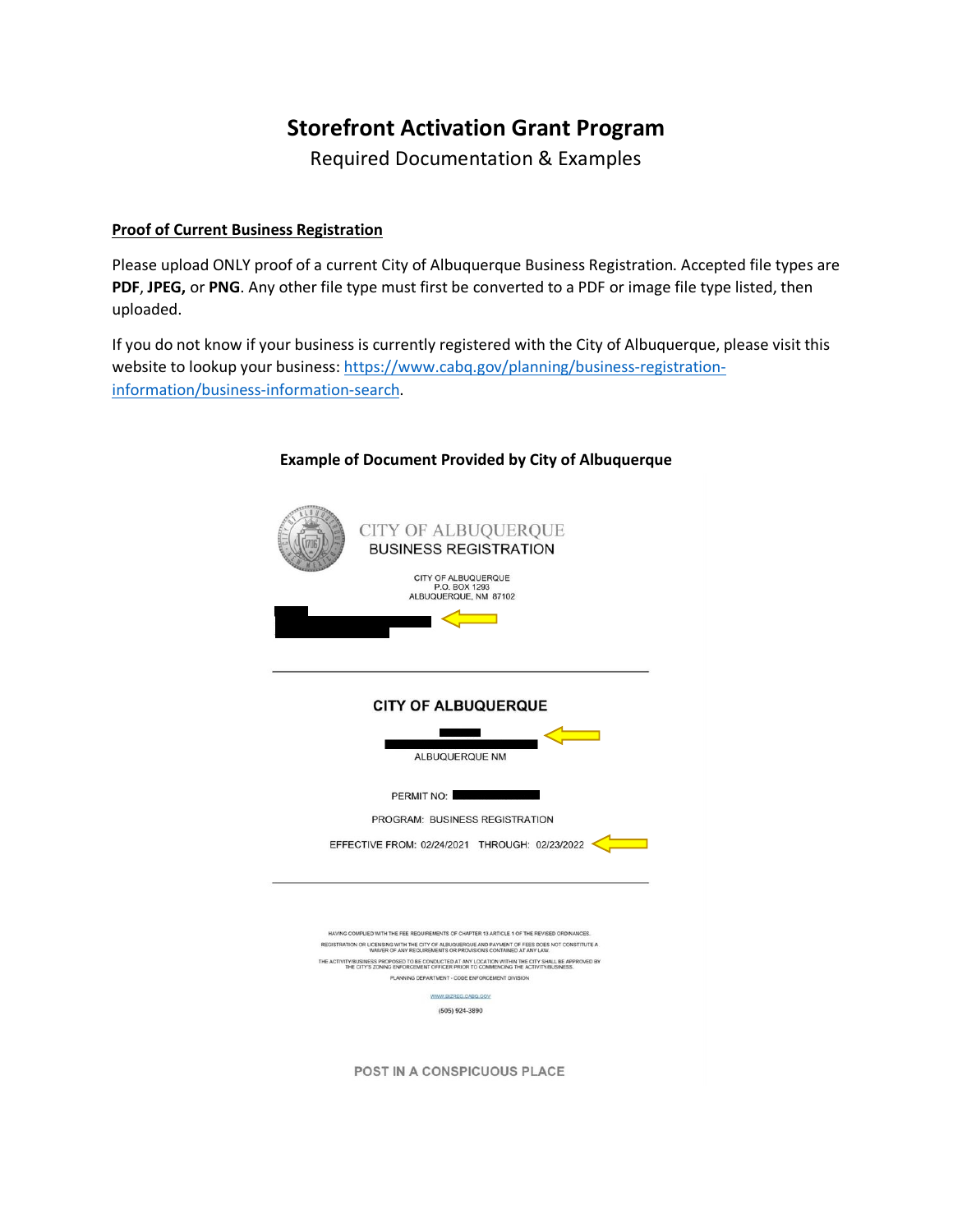#### **What to do if you don't have this documentation**:

1. Search for your business using the link above. Provide a clear screenshot like the one below showing registration status is ACTIVE, and other required information including business name and description.



### **Screenshot from Business Registration Search**

| <b>REGISTRATION INFORMATION</b>                                                |                                                      |  |
|--------------------------------------------------------------------------------|------------------------------------------------------|--|
| <b>Registration Number:</b><br><b>Registration Type:</b><br><b>NAICS Code:</b> | BRC-2002-<br><b>Business Registration Conversion</b> |  |
| <b>Business:</b>                                                               |                                                      |  |
| <b>Initial Issue Date:</b>                                                     | Nov 20, 1997                                         |  |
| Most Recent Issue Date: Feb 10, 2021                                           |                                                      |  |
| <b>Effective Date:</b>                                                         | Nov 1, 2020                                          |  |
| <b>Expiration Date:</b>                                                        | mmm dd, yyyy                                         |  |
| <b>Registration State:</b>                                                     | Active                                               |  |
|                                                                                |                                                      |  |

2. If you don't find your business or its registration is expired, contact the Business Registration Team via email/telephone at [businessregistration@cabq.gov](mailto:businessregistration@cabq.gov) / **(505) 924-3890**. Staff will help determine the current status of any business and/or what is necessary to return a business registration status to ACTIVE.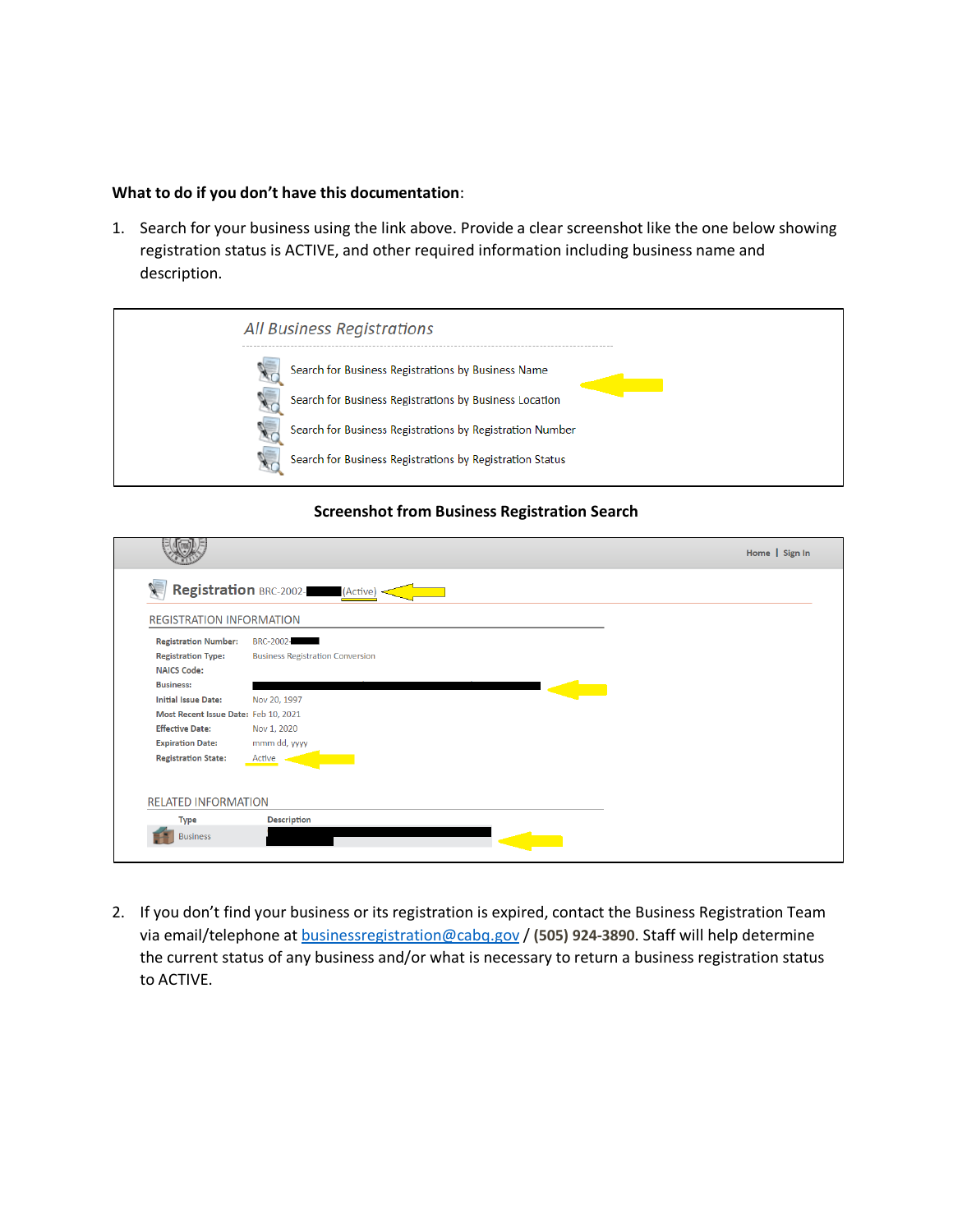## **Proof of Established Revenue or Business Training**

*For Established Businesses Greater Than* 1 *Year Old:* Upload a digital copy of the business' most recent CRS-1 filing, as provided to the State of New Mexico Department of Taxation and Revenue. Applicants should upload a business' CRS-1 filings from **one period** in each of the last three (3) years. or as many whole years as they have been in business. These documents will be used to affirm that the business is an existing business, generating income.

*If the business is less than 3 years old, be sure to note the additional requirements below that pertain*.

| <b>CRS-1 - LONG FORM PAGE 1</b><br><b>COMBINED REPORT SYSTEM</b>                  |                                                                                                                                                                                                                                           |                                                                 |                                                                                                                |                                                                                                                                                                                     |                  |                     |                                                                                                                                                                                                                                                                                       |                                                                                                                                                            |                                                                                                                                                                                                                                                 |
|-----------------------------------------------------------------------------------|-------------------------------------------------------------------------------------------------------------------------------------------------------------------------------------------------------------------------------------------|-----------------------------------------------------------------|----------------------------------------------------------------------------------------------------------------|-------------------------------------------------------------------------------------------------------------------------------------------------------------------------------------|------------------|---------------------|---------------------------------------------------------------------------------------------------------------------------------------------------------------------------------------------------------------------------------------------------------------------------------------|------------------------------------------------------------------------------------------------------------------------------------------------------------|-------------------------------------------------------------------------------------------------------------------------------------------------------------------------------------------------------------------------------------------------|
|                                                                                   |                                                                                                                                                                                                                                           |                                                                 |                                                                                                                |                                                                                                                                                                                     |                  |                     |                                                                                                                                                                                                                                                                                       |                                                                                                                                                            |                                                                                                                                                                                                                                                 |
|                                                                                   |                                                                                                                                                                                                                                           |                                                                 |                                                                                                                |                                                                                                                                                                                     |                  |                     |                                                                                                                                                                                                                                                                                       |                                                                                                                                                            |                                                                                                                                                                                                                                                 |
|                                                                                   |                                                                                                                                                                                                                                           |                                                                 |                                                                                                                |                                                                                                                                                                                     |                  |                     |                                                                                                                                                                                                                                                                                       |                                                                                                                                                            |                                                                                                                                                                                                                                                 |
|                                                                                   |                                                                                                                                                                                                                                           |                                                                 |                                                                                                                |                                                                                                                                                                                     |                  |                     |                                                                                                                                                                                                                                                                                       |                                                                                                                                                            |                                                                                                                                                                                                                                                 |
|                                                                                   |                                                                                                                                                                                                                                           |                                                                 |                                                                                                                |                                                                                                                                                                                     |                  |                     |                                                                                                                                                                                                                                                                                       |                                                                                                                                                            |                                                                                                                                                                                                                                                 |
|                                                                                   |                                                                                                                                                                                                                                           |                                                                 |                                                                                                                |                                                                                                                                                                                     |                  |                     |                                                                                                                                                                                                                                                                                       |                                                                                                                                                            |                                                                                                                                                                                                                                                 |
|                                                                                   |                                                                                                                                                                                                                                           |                                                                 |                                                                                                                |                                                                                                                                                                                     |                  |                     |                                                                                                                                                                                                                                                                                       |                                                                                                                                                            |                                                                                                                                                                                                                                                 |
|                                                                                   |                                                                                                                                                                                                                                           |                                                                 |                                                                                                                |                                                                                                                                                                                     |                  |                     |                                                                                                                                                                                                                                                                                       |                                                                                                                                                            |                                                                                                                                                                                                                                                 |
|                                                                                   |                                                                                                                                                                                                                                           |                                                                 |                                                                                                                |                                                                                                                                                                                     |                  |                     |                                                                                                                                                                                                                                                                                       |                                                                                                                                                            |                                                                                                                                                                                                                                                 |
|                                                                                   |                                                                                                                                                                                                                                           |                                                                 |                                                                                                                |                                                                                                                                                                                     |                  |                     |                                                                                                                                                                                                                                                                                       |                                                                                                                                                            |                                                                                                                                                                                                                                                 |
|                                                                                   |                                                                                                                                                                                                                                           |                                                                 |                                                                                                                |                                                                                                                                                                                     |                  |                     |                                                                                                                                                                                                                                                                                       |                                                                                                                                                            | Gross<br>receipts tax                                                                                                                                                                                                                           |
|                                                                                   |                                                                                                                                                                                                                                           |                                                                 |                                                                                                                |                                                                                                                                                                                     |                  |                     |                                                                                                                                                                                                                                                                                       |                                                                                                                                                            |                                                                                                                                                                                                                                                 |
|                                                                                   |                                                                                                                                                                                                                                           |                                                                 |                                                                                                                |                                                                                                                                                                                     |                  |                     |                                                                                                                                                                                                                                                                                       |                                                                                                                                                            |                                                                                                                                                                                                                                                 |
|                                                                                   |                                                                                                                                                                                                                                           |                                                                 |                                                                                                                |                                                                                                                                                                                     |                  |                     |                                                                                                                                                                                                                                                                                       |                                                                                                                                                            |                                                                                                                                                                                                                                                 |
|                                                                                   |                                                                                                                                                                                                                                           |                                                                 |                                                                                                                |                                                                                                                                                                                     |                  |                     |                                                                                                                                                                                                                                                                                       |                                                                                                                                                            |                                                                                                                                                                                                                                                 |
|                                                                                   |                                                                                                                                                                                                                                           |                                                                 |                                                                                                                |                                                                                                                                                                                     |                  |                     |                                                                                                                                                                                                                                                                                       |                                                                                                                                                            |                                                                                                                                                                                                                                                 |
|                                                                                   |                                                                                                                                                                                                                                           |                                                                 |                                                                                                                |                                                                                                                                                                                     |                  |                     |                                                                                                                                                                                                                                                                                       |                                                                                                                                                            |                                                                                                                                                                                                                                                 |
|                                                                                   |                                                                                                                                                                                                                                           |                                                                 |                                                                                                                |                                                                                                                                                                                     |                  |                     |                                                                                                                                                                                                                                                                                       |                                                                                                                                                            |                                                                                                                                                                                                                                                 |
|                                                                                   |                                                                                                                                                                                                                                           |                                                                 |                                                                                                                |                                                                                                                                                                                     |                  |                     |                                                                                                                                                                                                                                                                                       |                                                                                                                                                            |                                                                                                                                                                                                                                                 |
| Enter total of columns D, E and H, this page.<br>* See instructions for column B. |                                                                                                                                                                                                                                           | Ś<br>Ś                                                          |                                                                                                                |                                                                                                                                                                                     |                  |                     |                                                                                                                                                                                                                                                                                       | S                                                                                                                                                          |                                                                                                                                                                                                                                                 |
|                                                                                   |                                                                                                                                                                                                                                           |                                                                 |                                                                                                                |                                                                                                                                                                                     |                  |                     |                                                                                                                                                                                                                                                                                       |                                                                                                                                                            |                                                                                                                                                                                                                                                 |
|                                                                                   | Ś                                                                                                                                                                                                                                         | S                                                               |                                                                                                                |                                                                                                                                                                                     |                  |                     |                                                                                                                                                                                                                                                                                       | Ś                                                                                                                                                          |                                                                                                                                                                                                                                                 |
|                                                                                   |                                                                                                                                                                                                                                           |                                                                 |                                                                                                                |                                                                                                                                                                                     |                  |                     |                                                                                                                                                                                                                                                                                       |                                                                                                                                                            |                                                                                                                                                                                                                                                 |
|                                                                                   |                                                                                                                                                                                                                                           |                                                                 |                                                                                                                | Ŧ.                                                                                                                                                                                  |                  |                     |                                                                                                                                                                                                                                                                                       |                                                                                                                                                            |                                                                                                                                                                                                                                                 |
|                                                                                   |                                                                                                                                                                                                                                           |                                                                 |                                                                                                                | $\overline{\mathbf{2}}$                                                                                                                                                             |                  |                     |                                                                                                                                                                                                                                                                                       |                                                                                                                                                            |                                                                                                                                                                                                                                                 |
|                                                                                   |                                                                                                                                                                                                                                           |                                                                 |                                                                                                                | 3                                                                                                                                                                                   |                  |                     |                                                                                                                                                                                                                                                                                       |                                                                                                                                                            |                                                                                                                                                                                                                                                 |
|                                                                                   |                                                                                                                                                                                                                                           |                                                                 |                                                                                                                |                                                                                                                                                                                     |                  |                     |                                                                                                                                                                                                                                                                                       |                                                                                                                                                            |                                                                                                                                                                                                                                                 |
|                                                                                   | Date                                                                                                                                                                                                                                      |                                                                 |                                                                                                                |                                                                                                                                                                                     |                  |                     |                                                                                                                                                                                                                                                                                       |                                                                                                                                                            |                                                                                                                                                                                                                                                 |
|                                                                                   |                                                                                                                                                                                                                                           |                                                                 |                                                                                                                |                                                                                                                                                                                     |                  |                     |                                                                                                                                                                                                                                                                                       |                                                                                                                                                            |                                                                                                                                                                                                                                                 |
|                                                                                   |                                                                                                                                                                                                                                           |                                                                 |                                                                                                                |                                                                                                                                                                                     |                  |                     |                                                                                                                                                                                                                                                                                       |                                                                                                                                                            |                                                                                                                                                                                                                                                 |
|                                                                                   | <b>TAX PERIOD</b><br>through<br>C Location<br><b>B</b> Special<br>If supplemental pages are attached, enter total<br>of all columns D, E and H from this page<br>and all supplemental pages.<br>belief, it is true, correct and complete, | Month<br>Day<br>Gross receipts<br>(excluding tax)<br>D<br>Phone | Mail to: NM Taxation and Revenue Department.<br>If additional space is needed, use the supplemental page.<br>Е | P.O. Box 25128, Santa Fe, NM 87504-5128<br>I declare that I have examined this return including any accompany-<br>ing schedules and statements, and to the best of my knowledge and | 4<br>5<br>6<br>7 | Total<br>deductions | <b>NEW MEXICO</b><br>CRS ID NO.<br>Payment made by:<br>□ Automated clearinghouse deposit<br><b>D</b> Federal wire transfer<br>Taxable gross<br><b>TAX ALL PAGES</b><br><b>COMPENSATING TAX</b><br><b>WITHHOLDING TAX</b><br><b>TOTAL TAX DUE</b><br><b>PENALTY</b><br><b>INTEREST</b> | from your local district office or download the form from our web site at www.tax.newmexico.gov.<br><b>TOTAL GROSS RECEIPTS</b><br><b>TOTAL AMOUNT DUE</b> | Check if applicable: □ Amended report<br>Date<br><b>Date</b><br>Do not submit a photocopy of these forms to the Department. If additional space is needed, please obtain an original form<br>$\mathbf{G}$ $\frac{\text{Tax}}{\text{rate}}$<br>н |

## **Sample CRS-1 Form**

### *For Startups & Businesses Less Than 3 Years Old*

All applicant business that have been active for less than 3 years must also have some kind of documentation demonstrating that the business has received business coaching, training, or participated in an incubator/business success program.

Examples include and are not limited to: certificates or letters of completion from a recognized program like WESST, CNM Ingenuity, SBA, etc.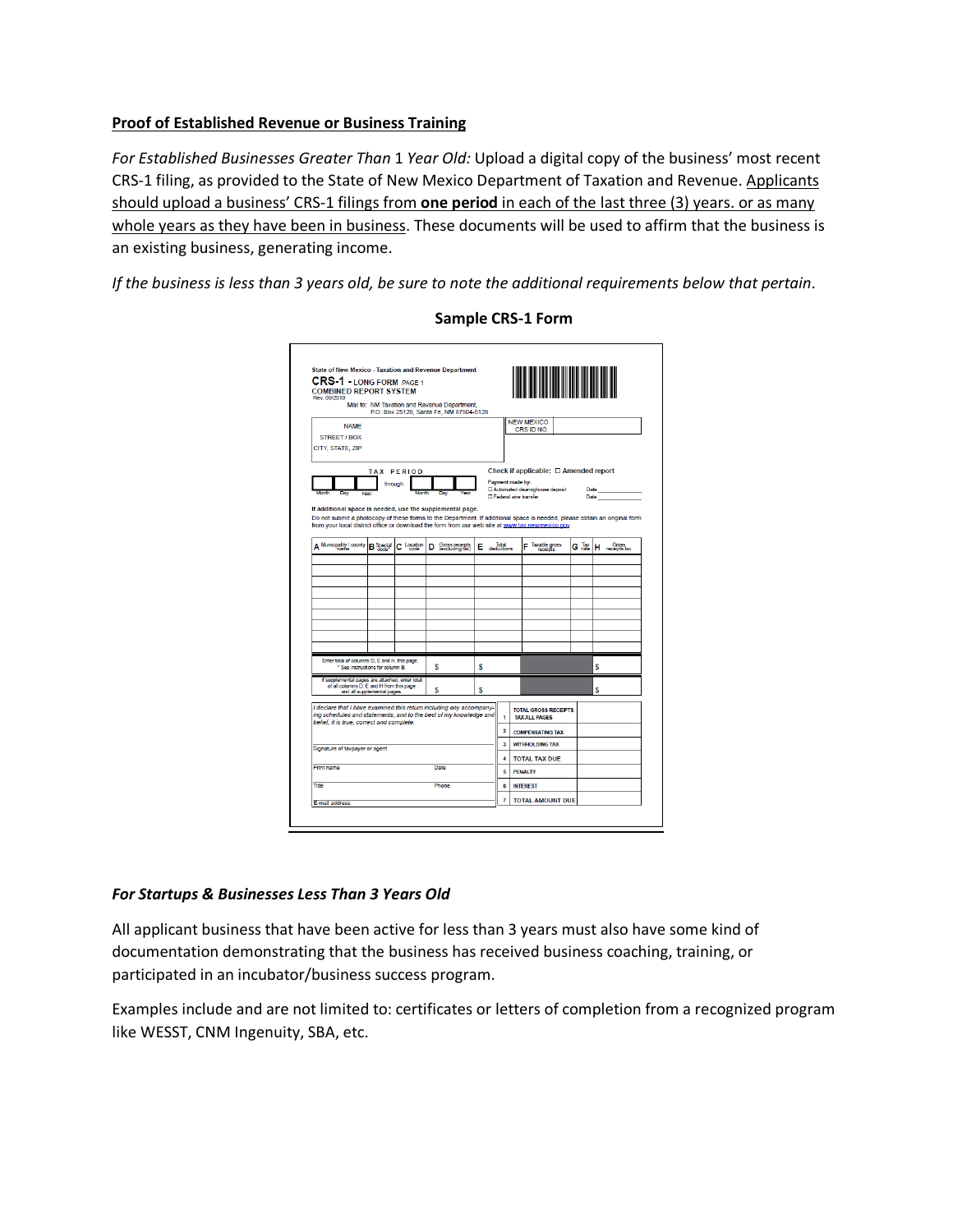Acceptable forms of proof include a letter from the training program, business advisor, or a certificate of completion. Documentation must state start and end dates and purpose/deliverables of the program or advisement.

### **Proof of current Employee Levels**

Qualifying Businesses must currently employ fewer than 250 Full-Time Equivalent (FTE) employees.

In order to verify employee numbers, **applicant businesses with four (4) or more FTE employees** must upload a copy of the business' most recent WC-1 Form (see sample). Information highlighted in the sample below should be clearly legible.

- Acceptable upload formats include **PDF**, **JPG,** or **PNG**. **Scanned copies** of original documents are acceptable.
- **Applicant businesses with fewer than four (4) FTE employees** which are not required to pay a Workers' Compensation Fee are required to upload the most recent payroll report of the business to affirm employee numbers.

| Rev. 08/2010       | <b>TAXATION AND REVENUE DEPARTMENT</b><br><b>WC-1 - WORKERS' COMPENSATION FEE FORM</b>                                                                                                                                                                               | <b>STATE OF NEW MEXICO</b>                                         |                |                                           |  |
|--------------------|----------------------------------------------------------------------------------------------------------------------------------------------------------------------------------------------------------------------------------------------------------------------|--------------------------------------------------------------------|----------------|-------------------------------------------|--|
|                    | Beginning with calendar quarter ending September 30, 2004, the quarterly workers' compensation fee paid on<br>Form WC-1 increased from \$4 to \$4.30 per covered worker (emplovee). Only the emplover's share increased.<br>See the instructions for details.        |                                                                    |                |                                           |  |
|                    | WHO MUST FILE: Every employer who is covered by the Workers' Compensation Act, whether by requirement or election, must file and<br>pay the New Mexico Workers' Compensation Fee and file Form WC-1. See the instructions for requirements.                          |                                                                    |                |                                           |  |
|                    | "IMPORTANT: On Line 1, enter the number of workers (employees) to whom the Workers' Compensation Fee applies. This is the number<br>of covered employees you employed on the last working day of the calendar quarter. If you have no covered employees, enter zero. |                                                                    |                |                                           |  |
|                    | WHEN TO FILE: The Workers' Compensation Fee is due on or before the last day of the month following the close of the report period.<br>A report period is a calendar quarter ending March 31, June 30, September 30 and December 31.                                 |                                                                    |                |                                           |  |
|                    | Upon completion of this form, sign, date and enter your phone number and E-mail address on the form. Make the check or money order<br>payable to Taxation and Revenue Department.                                                                                    |                                                                    |                |                                           |  |
|                    | Mail the bottom portion of this form with payment to New Mexico Taxation and Revenue Department, P.O. Box 2527, Santa<br>Fe, NM 87504-2527. Retain the top portion for your records. For assistance call (505) 827-0832.                                             |                                                                    |                |                                           |  |
| A. FEIN:           |                                                                                                                                                                                                                                                                      | <b>REPORT PERIOD:</b><br>Beginning (mm-dd-yy)<br>Ending (mm-dd-yy) |                |                                           |  |
| B. CRS:            |                                                                                                                                                                                                                                                                      | 1. *Number of covered                                              |                |                                           |  |
|                    |                                                                                                                                                                                                                                                                      | workers at close of                                                |                |                                           |  |
| C. EAN:<br>NAMF:   |                                                                                                                                                                                                                                                                      | report period                                                      | 1.             |                                           |  |
|                    |                                                                                                                                                                                                                                                                      | 2. Assessment fee                                                  | $\overline{2}$ | \$                                        |  |
| <b>STREET/BOX:</b> |                                                                                                                                                                                                                                                                      | 3. Penalty                                                         | 3.             | s                                         |  |
| CITY, STATE, ZIP:  |                                                                                                                                                                                                                                                                      | 4. Interest                                                        | 4.             | s                                         |  |
|                    |                                                                                                                                                                                                                                                                      | 5. Total due                                                       | 5.             | s                                         |  |
|                    | PLEASE CUT AND INCLUDE THE BOTTOM PORTION WITH YOUR PAYMENT<br><b>RETAIN THE UPPER PORTION FOR YOUR RECORDS</b>                                                                                                                                                      |                                                                    |                |                                           |  |
|                    | <b>WORKERS' COMPENSATION FEE (WC-1)</b>                                                                                                                                                                                                                              |                                                                    |                |                                           |  |
|                    |                                                                                                                                                                                                                                                                      |                                                                    |                |                                           |  |
| A. FEIN:           |                                                                                                                                                                                                                                                                      | <b>REPORT PERIOD:</b>                                              |                | Beginning (mm-dd-yy)<br>Ending (mm-dd-yy) |  |
|                    |                                                                                                                                                                                                                                                                      |                                                                    |                |                                           |  |
| B. CRS:<br>C. EAN: |                                                                                                                                                                                                                                                                      | 1. *Number of covered<br>workers at close of                       |                |                                           |  |
| <b>NAMF:</b>       |                                                                                                                                                                                                                                                                      | report period                                                      | 1.             |                                           |  |
|                    |                                                                                                                                                                                                                                                                      | 2. Assessment fee                                                  |                | 2.5                                       |  |
| <b>STREET/BOX:</b> |                                                                                                                                                                                                                                                                      | 3. Penalty                                                         | 3.             | s                                         |  |
| CITY, STATE, ZIP:  |                                                                                                                                                                                                                                                                      | 4. Interest                                                        | 4              | s                                         |  |
|                    |                                                                                                                                                                                                                                                                      | 5 Total due                                                        | 5              | s<br>Check if amended                     |  |
| Signature          |                                                                                                                                                                                                                                                                      |                                                                    |                |                                           |  |

**Sample WC-1 Form**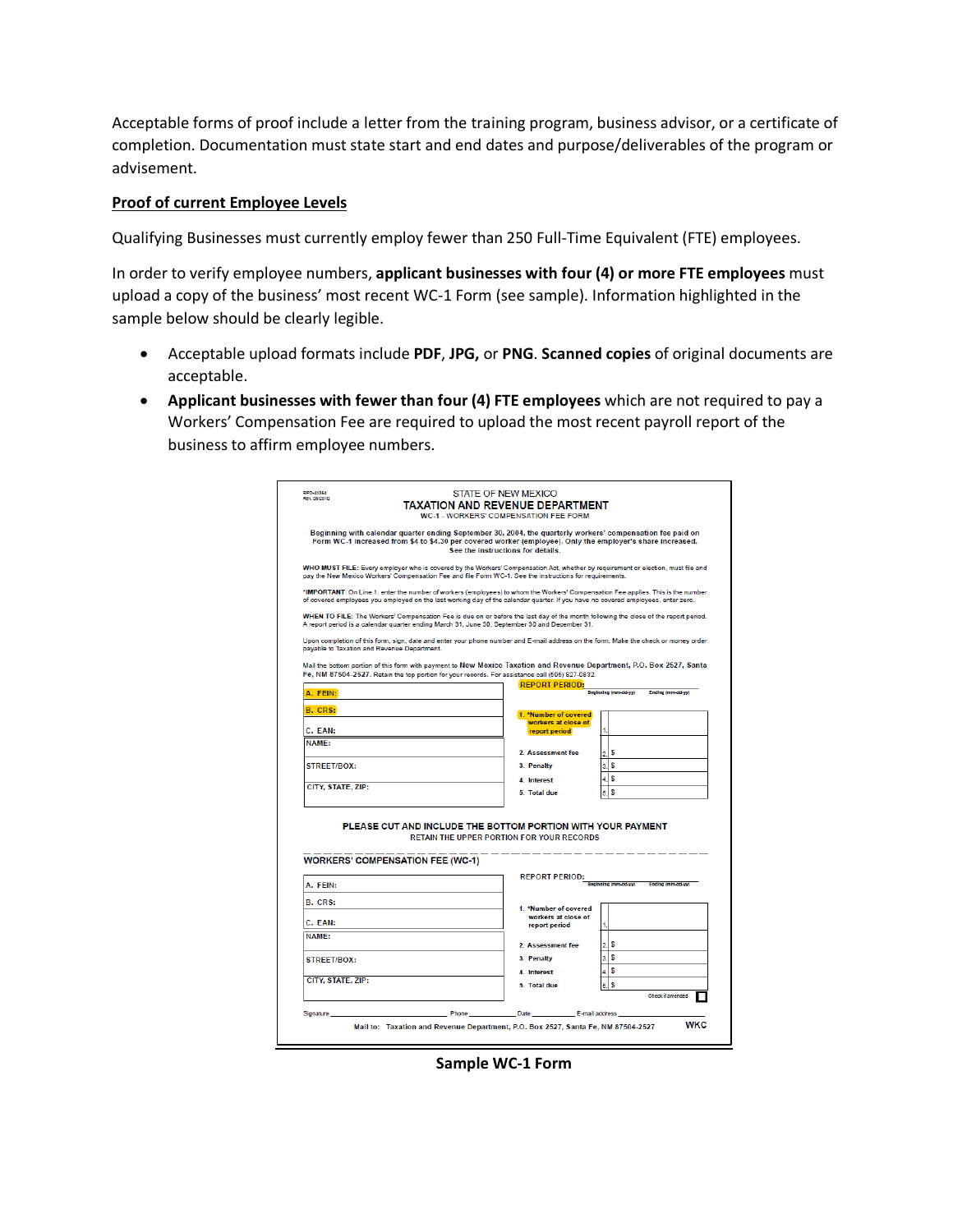**[CABQ Modified W-9 Form](https://www.cabq.gov/dfa/documents/purchasing-documents/modified-w9-updated-2019-07-11-1.pdf)** for business/entity (provide template)

The City of Albuquerque requires any entity receiving funds to be registered as vendors using a W-9 form (see example below). Complete and print a W-9 form from the program website – be sure to sign it before uploading. When completed, upload the signed W-9 form along with the application and other required documents.

| ONE<br><b>ALBUQUE</b> <sup>any of observerse</sup><br><b>Request for Supplier Information</b>                                                                                                                                                                                                                                                                                                           | Substitute Form<br><b>Department of Finance and</b><br><b>Administrative Services</b>                                                                                                                                                             |                                                 |  |  |  |  |  |
|---------------------------------------------------------------------------------------------------------------------------------------------------------------------------------------------------------------------------------------------------------------------------------------------------------------------------------------------------------------------------------------------------------|---------------------------------------------------------------------------------------------------------------------------------------------------------------------------------------------------------------------------------------------------|-------------------------------------------------|--|--|--|--|--|
| SECTION 1: CONTACT INFORMATION AND TAXPAYER IDENTIFICATION NUMBER                                                                                                                                                                                                                                                                                                                                       |                                                                                                                                                                                                                                                   |                                                 |  |  |  |  |  |
| NAME (as shown on your income tax return). Name is required on this line; do not leave this line blank.                                                                                                                                                                                                                                                                                                 |                                                                                                                                                                                                                                                   |                                                 |  |  |  |  |  |
| BUSINESS NAME/ disregarded entity name, if different from above.                                                                                                                                                                                                                                                                                                                                        |                                                                                                                                                                                                                                                   |                                                 |  |  |  |  |  |
| PRIMARY ADDRESS (number, street, and apt or suite no)                                                                                                                                                                                                                                                                                                                                                   | REMITTANCE ADDRESS (number, street, and apt or suite no)                                                                                                                                                                                          |                                                 |  |  |  |  |  |
| CITY, STATE, and ZIP CODE                                                                                                                                                                                                                                                                                                                                                                               | REMITTANCE CITY, STATE, and ZIP CODE                                                                                                                                                                                                              |                                                 |  |  |  |  |  |
| PHONE                                                                                                                                                                                                                                                                                                                                                                                                   | <b>FMAIL ADDRESS</b>                                                                                                                                                                                                                              |                                                 |  |  |  |  |  |
| OR<br><b>SOCIAL SECURITY NUMBER</b>                                                                                                                                                                                                                                                                                                                                                                     | <b>EMPLOYER IDENTIFICATION NUMBER</b>                                                                                                                                                                                                             | New Mexico CRS TAX ID (if applicable)           |  |  |  |  |  |
|                                                                                                                                                                                                                                                                                                                                                                                                         |                                                                                                                                                                                                                                                   |                                                 |  |  |  |  |  |
| TAX CLASSIFICATION (check only one)<br>C CORPORATION<br>INDIVIDUAL/SOLE PROPRIETOR or single-member LLC<br>TRUST/ESTATE<br>PARTNERSHIP                                                                                                                                                                                                                                                                  | <b>EXEMPTIONS</b> (codes apply to certain<br>entities, not individuals; see instructions)<br>EXEMPT PAYEE CODE (if any)                                                                                                                           |                                                 |  |  |  |  |  |
| IMITED LIABILITY COMPANY- Enter the tax classification (C=C Corporation, S=S Corporation, P=Partnership)                                                                                                                                                                                                                                                                                                |                                                                                                                                                                                                                                                   | EXEMPTION FROM FATCA REPORTING<br>CODE (if any) |  |  |  |  |  |
| Note: For a single-member LLC that is disregarded, do not check LLC; check the appropriate box in the line above<br>for the tax classification of the single- member owner.                                                                                                                                                                                                                             |                                                                                                                                                                                                                                                   |                                                 |  |  |  |  |  |
| OTHER (SEE INSRUCTIONS)<br>501(C)3/NON-PROFIT ORGANIZATION                                                                                                                                                                                                                                                                                                                                              |                                                                                                                                                                                                                                                   |                                                 |  |  |  |  |  |
| SECTION 2: BUSINESS DEMOGRAPHICS (CHECK ALL THAT APPLY)                                                                                                                                                                                                                                                                                                                                                 |                                                                                                                                                                                                                                                   |                                                 |  |  |  |  |  |
| Local Business - Headquartered and maintains its principal office and place of business within the Greater<br>Albuquerque Metropolitan Area (City of Albuquerque or Bernalillo County).                                                                                                                                                                                                                 |                                                                                                                                                                                                                                                   |                                                 |  |  |  |  |  |
| If your business is MBE-owned, please<br>Doing Business Locally - Either not headquartered or does not maintain its principal office and place of business<br>specify the race/ethnicity of minority<br>here, but maintains a storefront in the Greater Albuquerque Metropolitan Area and employs one or more City of<br>owner(s). Check all that apply:<br>Albuquerque or Bernalillo County residents. |                                                                                                                                                                                                                                                   |                                                 |  |  |  |  |  |
| Woman Owned Business - At least 51% owned and controlled by one or more women, in the case of a publicly-<br>owned business, at least 51% of the stock of which is owned by one or more women.                                                                                                                                                                                                          | Hispanic American                                                                                                                                                                                                                                 |                                                 |  |  |  |  |  |
| Native American<br>Minority Business Enterprise (MBE) Owned - At least 51% owned and controlled by one or more racial/ethnic<br>minorities or, in the case of a publicly-owned business, at least 51% of the stock of which is owned by one or more<br>Black or African American<br>racial/ethnic minorities. Please specify the race/ethnicity of minority owners (question to the right).             |                                                                                                                                                                                                                                                   |                                                 |  |  |  |  |  |
|                                                                                                                                                                                                                                                                                                                                                                                                         | Asian-Indian American<br>LGBTQ+ Owned Business - At least 51% owned and controlled by one or more LGBTQ+ individuals, in the case of<br>a publicly-owned business, at least 51% of the stock of which is owned by one or more LGBTQ+ individuals. |                                                 |  |  |  |  |  |
| Asian-Pacific American<br>None of the Above Categories Apply                                                                                                                                                                                                                                                                                                                                            |                                                                                                                                                                                                                                                   |                                                 |  |  |  |  |  |